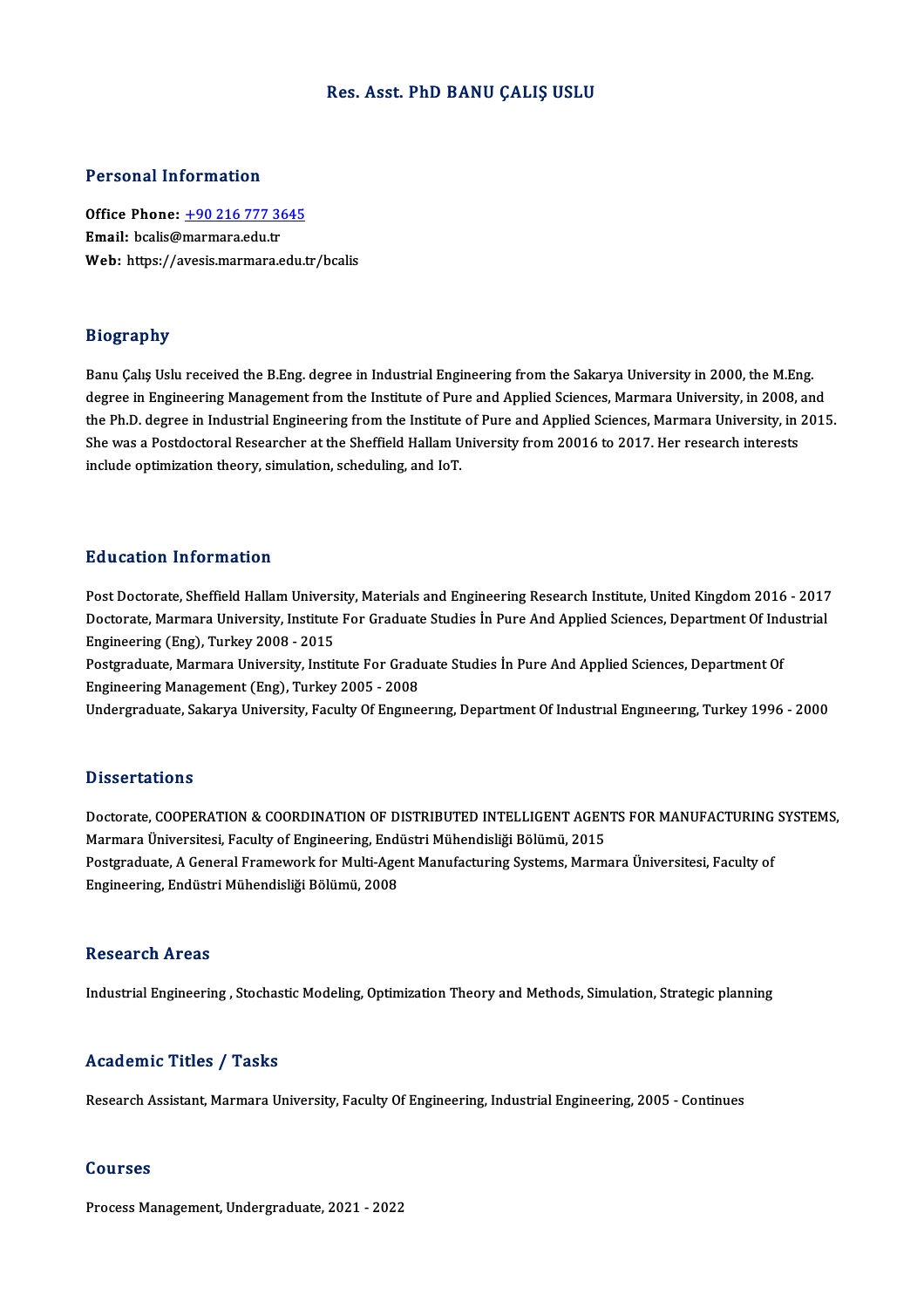Simulasyon ve Modelleme, Undergraduate, 2020 - 2021 Introduction to Operations Research, Undergraduate, 2020 - 2021 BilimselAraştırma ve SunumTeknikleri,Undergraduate,2019 -2020 Operations Research I, Undergraduate, 2019 - 2020 Bilimsel Araştırma ve Sunum Teknikleri, Undergraduate, 2019 -<br>Operations Research I, Undergraduate, 2019 - 2020<br>Temel Bilgi Teknolojisi Kullanımı, Undergraduate, 2019 - 2020<br>Introduction to Simulation, Undergraduate, 2019 Operations Research I, Undergraduate, 2019 - 2020<br>Temel Bilgi Teknolojisi Kullanımı, Undergraduate, 2019 -<br>Introduction to Simulation, Undergraduate, 2018 - 2019

# Introduction to Simulation, Undergraduate, 2018 - 2019<br>Articles Published in Journals That Entered SCI, SSCI and AHCI Indexes

- rticles Published in Journals That Entered SCI, SSCI and AHCI Indexes<br>I. The role of MAS interoperability for IoT applications: A survey on recent advances in manufacturing<br>systems (in press) systems (in press)<br>The role of MAS integrated in press) systems (in press)<br>Calış Uslu B. Journal Of The Faculty Of Engineering And Architecture Of Gazi University, vol.1111, no.1111, pp.1-40, 2022 Calış Uslu B.<br>Journal Of The Faculty Of Engineeri<br>(Journal Indexed in SCI Expanded)<br>Analysis of fastars affecting Jo<sup>n</sup>
- II. Analysis of factors affecting IoT-based smart hospital design<br>Uslu B., Okay E., DURSUN E. (Journal Indexed in SCI Exp)<br>**Analysis of factors affec**<br>Uslu B., Okay E., DURSUN E.<br>Journal of Cloud Computing Analysis of factors affecting IoT-based smart hospital design<br>Uslu B., Okay E., DURSUN E.<br>Journal of Cloud Computing, vol.9, no.1, 2020 (Journal Indexed in SCI)<br>A HEURISTIC APPROACH TO MINIMISING MAYIMUM LATENESS
- III. A HEURISTIC APPROACH TO MINIMISING MAXIMUM LATENESS ON A SINGLE MACHINE Calis B. Bulkan S. Tuncer F. Journal of Cloud Computing<br>A HEURISTIC APPROACH<br>Calis B., Bulkan S., Tuncer F.<br>SOUTH AERICAN IOURNAL ( SOUTH AFRICAN JOURNAL OF INDUSTRIAL ENGINEERING, vol.26, no.3, pp.41-53, 2015 (Journal Indexed in SCI)
- Calis B., Bulkan S., Tuncer F.<br>SOUTH AFRICAN JOURNAL OF INDUSTRIAL ENGINEERING, vol.26, no.3, pp.41-53, 2015 (Journa<br>IV. A research survey: review of AI solution strategies of job shop scheduling problem<br>CALIS USLU B. BULK SOUTH AFRICAN JOURNAL<br>A research survey: revi<br>ÇALIŞ USLU B., BULKAN S.<br>IOUPNAL OF INTELLICENT CALIŞ USLU B., BULKAN S.<br>JOURNAL OF INTELLIGENT MANUFACTURING, vol.26, no.5, pp.961-973, 2015 (Journal Indexed in SCI)

### Articles Published in Other Journals

rticles Published in Other Journals<br>I. Discrete Event Simulation Model Performed with Data Analytics for a Call Center Optimization<br>Serner N.C. Sen E. Colis Holu P. Serper N. G., Şen<br>Serper N. G., Şen E., Çalış Uslu B.<br>Istanbul Businees Bessensh val E. Discrete Event Simulation Model Performed with Data Analytics for a Ca<br>Serper N. G. , Şen E., Çalış Uslu B.<br>Istanbul Business Research, vol.51, no.1, pp.1-20, 2022 (Journal Indexed in ESCI)<br>Customer shunn prodistion analys

Serper N. G. , Şen E., Çalış Uslu B.<br>Istanbul Business Research, vol.51, no.1, pp.1-20, 2022 (Journal Indexed in ESCI)<br>II. Customer churn prediction analysis ın a telecommunication company with machine learning<br>algorithms Istanbul Bus<br>Customer c<br>algorithms<br><sup>Hyon Endom</sup>

Uyar Erdem Z., Çalış Uslu B., Fırat S. Ü.

Journal of Industrial Engineering, vol.32, no.3, pp.496-512, 2021 (Refereed Journals of Other Institutions)

III. A review of simulation studies in healthcare: emergency service applications Journal of Industrial Enginee<br>A review of simulation st<br>Kuyumcu A. D. , Çalış Uslu B.<br>Journal of Dosian, Architectu

Journal of Design, Architecture and Engineering, vol.3, no.1, pp.148-162, 2021 (International Refereed University Journal) Kuyumcu<br>Journal o<br>Journal)<br>A *Co*mn Journal of Design, Architecture and Engineering, vol.3, no.1, pp.148-162, 2021 (International Refereed University<br>Journal)<br>IV. A Comprehensive Assessment of Agile and Classic Software Development Methodologies in Turkey<br>Ca

Journal)<br>A Comprehensive Assessment of Agile an<br>Çalışkan D., Yavuz A. F. , Doğan B., Çalış Uslu B.<br>Bitlis Enen Üniversitesi Fen Bilimleri Dersisi, ve A Comprehensive Assessment of Agile and Classic Software Development Methodologies in Turkey<br>Çalışkan D., Yavuz A. F. , Doğan B., Çalış Uslu B.<br>Bitlis Eren Üniversitesi Fen Bilimleri Dergisi, vol.10, no.1, pp.149-159, 2021

## Calışkan D., Yavuz A. F. , Doğan B., Çalış Uslu B.<br>Bitlis Eren Üniversitesi Fen Bilimleri Dergisi, vol.10, no.1, pp.149-159, 2021 (National Refreed University Journa<br>V. CAPABILITY MODEL AND COMPETENCE MEASURING FOR SMA Bitlis Eren Üniv<br>CAPABILITY I<br>FOR TURKEY<br>CALIS B CAPABI<br>FOR TUI<br>ÇALIŞ B.

FOR TURKEY<br>ÇALIŞ B.<br>International Journal of Health Services Research and Policy, vol.5, no.1, pp.41-50, 2020 (Refereed Journals of CALIS B.<br>International Journ<br>Other Institutions)<br>Pis Date Analytic International Journal of Health Services Research and Policy, vol.5, no.1, pp.4<br>Other Institutions)<br>VI. Big Data Analytics and Simulation for Better Strategic Management<br>San E. Kärül: E. Sannar N. Galia B. Other Institutions)<br>VI. Big Data Analytics and Simulation for Better Strategic Management

Journal of Current Researches on Engineering, Science and Technology, vol.5, no.2, pp.1-12, 2019 (Refereed<br>Journals of Other Institutions) Sen E., Körük E., Serper N., Çalış B.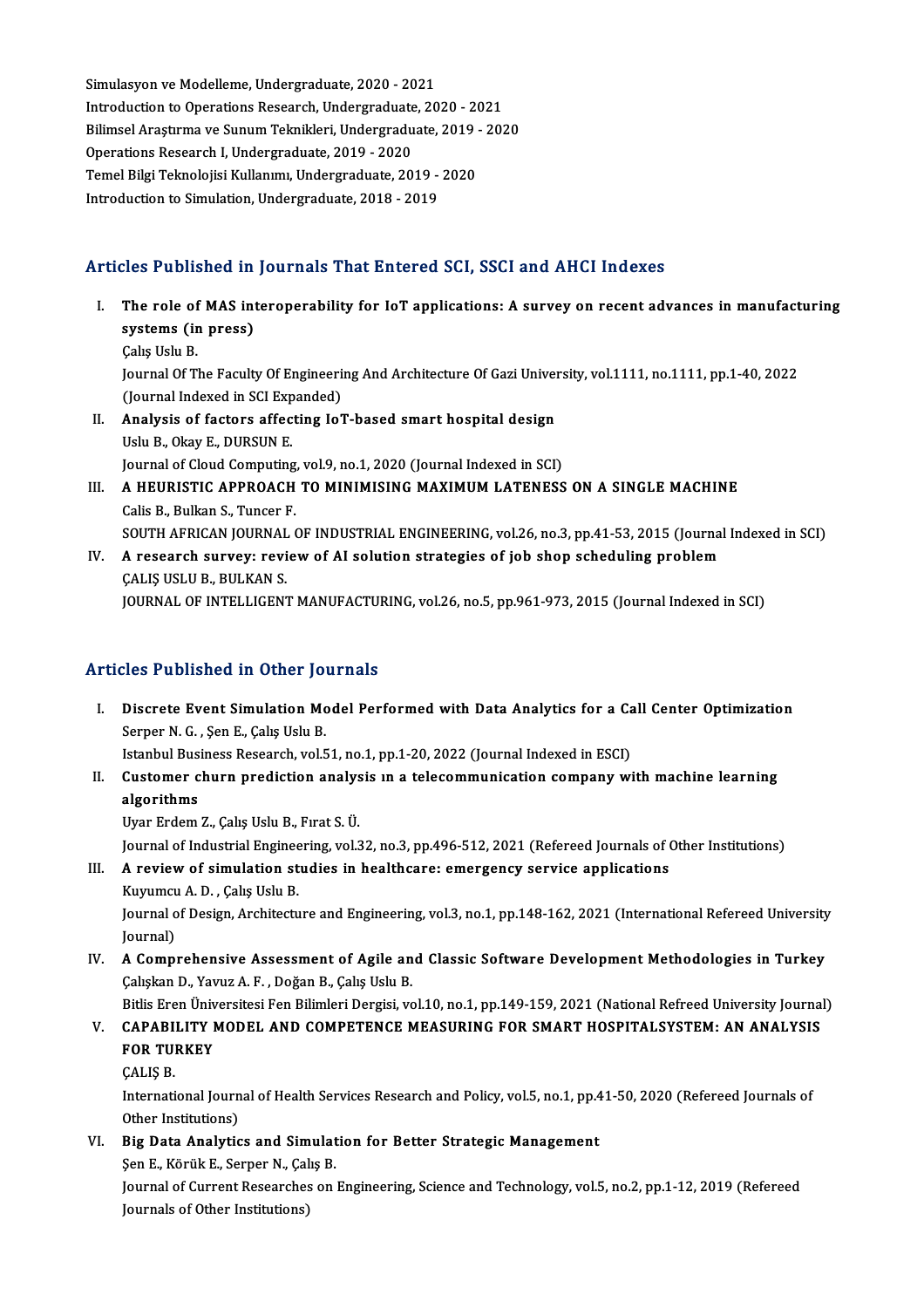VII. Agent Based Simulation Model for Profit Maximization<br>CALIS R Agent B<br>ÇALIŞ B.<br>Journal e CALIŞ B.<br>Journal of Military and Information Science, vol.4, pp.26-33, 2016 (Refereed Journals of Other Institutions)

## CALIS B.<br>Journal of Military and Information Science, vol.4, pp.26-33, 2016 (Refereed Journals of<br>VIII. EFFICIENCY MEASURES IN THE HEALTHSERVICES WITH DEA AN OVERVIEW Journal of Military and Infor<br>EFFICIENCY MEASURES I<br>ÇALIŞ B., Nilgün G., Hakan T.<br>Journal of Naval Science and

CALIŞ B., Nilgün G., Hakan T.<br>Journal of Naval Science and Engineering, vol.6, pp.1-14, 2010 (Refereed Journals of Other Institutions)

### Books&Book Chapters

- I. Efficient Data Transmission and Remote Monitoring System for IoT Applications ro & Doon Ghapters<br>Efficient Data Transmission and Remote Monitoring System for IoT Applicat<br>Farhan L., MaanAbdulsattar F., Alzubaidi L., Fadhel M. A. , ÇALIŞ USLU B., Al-Amidie M.<br>in: Smart Healthcare System Design: Segur in: Smart Healthcare System Design: Security and Privacy Aspects, SK Hafizul Islam, Debabrata Samanta, Editor, Farhan L., MaanAbdulsattar F., Alzubaidi L., Fadhel M. A<br>in: Smart Healthcare System Design: Security and Priva<br>Scrivener Publishing Wiley, Beverly, pp.235-261, 2021<br>Knowledge Management Strategies for Higher Ed Scrivener Publishing Wiley, Beverly, pp.235-261, 2021
- II. Knowledge Management Strategies for Higher Education<br>Calış B., Doğan B., Yıldız K., Baş A., Demir Ö., Ülkü E. E. Knowledge Management Strategies for Higher Education<br>Çalış B., Doğan B., Yıldız K., Baş A., Demir Ö., Ülkü E. E.<br>in: Enhancing Academic Research and Higher Education With Knowledge Management Principles, Suzanne Zyngier,<br>E Calış B., Doğan B., Yıldız K., Baş A., Demir Ö.,<br>in: Enhancing Academic Research and High<br>Editor, IGI GLOBAL, Sydney, pp.1-10, 2021<br>A Comprehensive Study on Internat of In: Enhancing Academic Research and Higher Education With Knowledge Management Principles, Suzanne Zyngie<br>Editor, IGI GLOBAL, Sydney, pp.1-10, 2021<br>III. A Comprehensive Study on Internet of Things Based on Key Artificial I
- Editor, IGI GLOBAL, Sydney, pp.1-10, 2021<br>A Comprehensive Study on Internet o<br>Industry 4.0<br>Calış B., Fırat S. Ü. III. A Comprehensive Study on Internet of Things Based on Key Artificial Intelligence Technologies and

Industry 4.0<br>Çalış B., Fırat S. Ü.<br>in: Advanced Metaheuristic Methods in Big Data Retrieval and Analytics, Baghdad Atmani vd., Editor, IGI Global, Çalış B., Fırat S. Ü.<br>in: Advanced Metaheuri<br>Arizona, pp.1-26, 2019<br>Paydas, Analizi Arizona, pp.1-26, 2019<br>IV. Paydaş Analizi

Yıldız Şen M.L., Bakoğlu R., Öncer A.Z., Çalış Uslu B.

Paydaş Analizi<br>Yıldız Şen M. L. , Bakoğlu R., Öncer A. Z. , Çalış Uslu B.<br>in: Üniversitelerin Strateji Geliştirme Süreci ve Uygulamalı Durum Analizleri, Refika Bakoğlu,Müge Leyla Yıldız,<br>Editor, Beta Basım Yayım Dağıtım, İ Yıldız Şen M. L. , Bakoğlu R., Öncer A. Z. , Çalış Uslu B.<br>in: Üniversitelerin Strateji Geliştirme Süreci ve Uygulamalı D<br>Editor, Beta Basım Yayım Dağıtım, İstanbul, pp.45-65, 2016

# editor, beta basim rayim Dagitim, istanbul, pp.45-65, 2016<br>Refereed Congress / Symposium Publications in Proceedings

- efereed Congress / Symposium Publications in Proceeding<br>I. A Review of Heuristic Approaches to Vehicle Routing Problems<br>PUVUKÖZDEMIR K. VU DIZ K. RAS A. GALIS US ULD I. A Review of Heuristic Approaches to Vehicle Routing Problems<br>BÜYÜKÖZDEMİR K., YILDIZ K., BAŞ A., ÇALIŞ USLU B. A Review of Heuristic Approaches to Vehicle Routing Problems<br>BÜYÜKÖZDEMİR K., YILDIZ K., BAŞ A., ÇALIŞ USLU B.<br>IEEE CSDE 2021, Asia-Pacific Conference on Computer Science and Data Engineering 2021, Brisbane, Australia, 08<br> BÜYÜKÖZDEMİR<br>IEEE CSDE 2021,<br>December 2021<br>SUPPL V CHAIN IEEE CSDE 2021, Asia-Pacific Conference on Computer Science and Data Engineering 2021, Brisbane, Australia<br>December 2021<br>II. SUPPLY CHAIN RISK MANAGEMENT: A LITERATURE REVIEW ON DEFINITION, THEORY, AND THE
- December 2021<br>SUPPLY CHAIN RISK MANAGEMENT: A LITERATURE REVIEW ON<br>ROLE OF SIMULATION AND EXISTING OPTIMIZATION METHODS<br>Tongy C. Coğul, Susov Y. Caks Hakı B SUPPLY CHAIN RISK MANAGEMEN<br>ROLE OF SIMULATION AND EXIST<br>Topcu G., Çağıl ., Susoy Y., Çalış Uslu B.<br>19th Logistic and Sunnly Chain Congre Topcu G., Çağıl ., Susoy Y., Çalış Uslu B.<br>19th Logistic and Supply Chain Congress, Gaziantep, Turkey, 21 - 22 October 2021, pp.401-415 Topcu G., Çağıl ., Susoy Y., Çalış Uslu B.<br>19th Logistic and Supply Chain Congress, Gaziantep, Turkey, 21 - 22 October 2021, pp.401-415<br>III. Vehicle Route Optimization for Solid Waste Management: A Case Study of Maltepe, I

19th Logistic and Supply Chain Congress, Gaziantep, Turkey<br>Vehicle Route Optimization for Solid Waste Managen<br>Şahin Akdaş H., DEMİR Ö., DOĞAN B., BAŞ A., ÇALIŞ USLU B.<br>12th International Conference on Flectronics, Computer \$ahin Akdaş H., DEMİR Ö., DOĞAN B., BAŞ A., ÇALIŞ USLU B.<br>13th International Conference on Electronics, Computers and Artificial Intelligence, Pitesti, Romania, 01 July 2021

## Şahin Akdaş H., DEMİR Ö., DOĞAN B., BAŞ A., ÇALIŞ USLU B.<br>13th International Conference on Electronics, Computers and Artificial Intelligence, Pitesti, Romania, 01 July<br>IV. Evsel Katı Atık Miktarının Üstel Düzeltme Yön 13th International Conference on Electron<br>Evsel Katı Atık Miktarının Üstel Düze<br>İstanbul İline Yönelik Bir Uygulama<br>Akrul M. Kalaysi E. E. DOĞAN B. CALIS Evsel Katı Atık Miktarının Üstel Düzelt<br>İstanbul İline Yönelik Bir Uygulama<br>Akgul M., Kalayci E. E. , DOĞAN B., ÇALIŞ B.<br>2020 İnnovatione in Intelligent Systems en

İstanbul İline Yönelik Bir Uygulama<br>Akgul M., Kalayci E. E. , DOĞAN B., ÇALIŞ B.<br>2020 Innovations in Intelligent Systems and Applications Conference (ASYU), Istanbul, Turkey, Turkey, 15 - 17<br>Ostabar 2020 Akgul M., Kalay<br>2020 Innovatio<br>October 2020<br>A Comnanatii 2020 Innovations in Intelligent Systems and Applications Conference (ASYU), Istanbul, Turkey, Turkey<br>October 2020<br>V. A Comparative Study of PCA and LBP for Face Recognition Under Illumination Variations<br>Frel M. K. Kapen II October 2020<br>V. A Comparative Study of PCA and LBP for Face Recognition Under Illumination Variations

2020 Innovations in Intelligent Systems and Applications Conference (ASYU), İstanbul, Turkey, 15 - 17 October 2020 Erol M. K., Kapan U. A., Ozturk M. K., Çalış B., Baş A.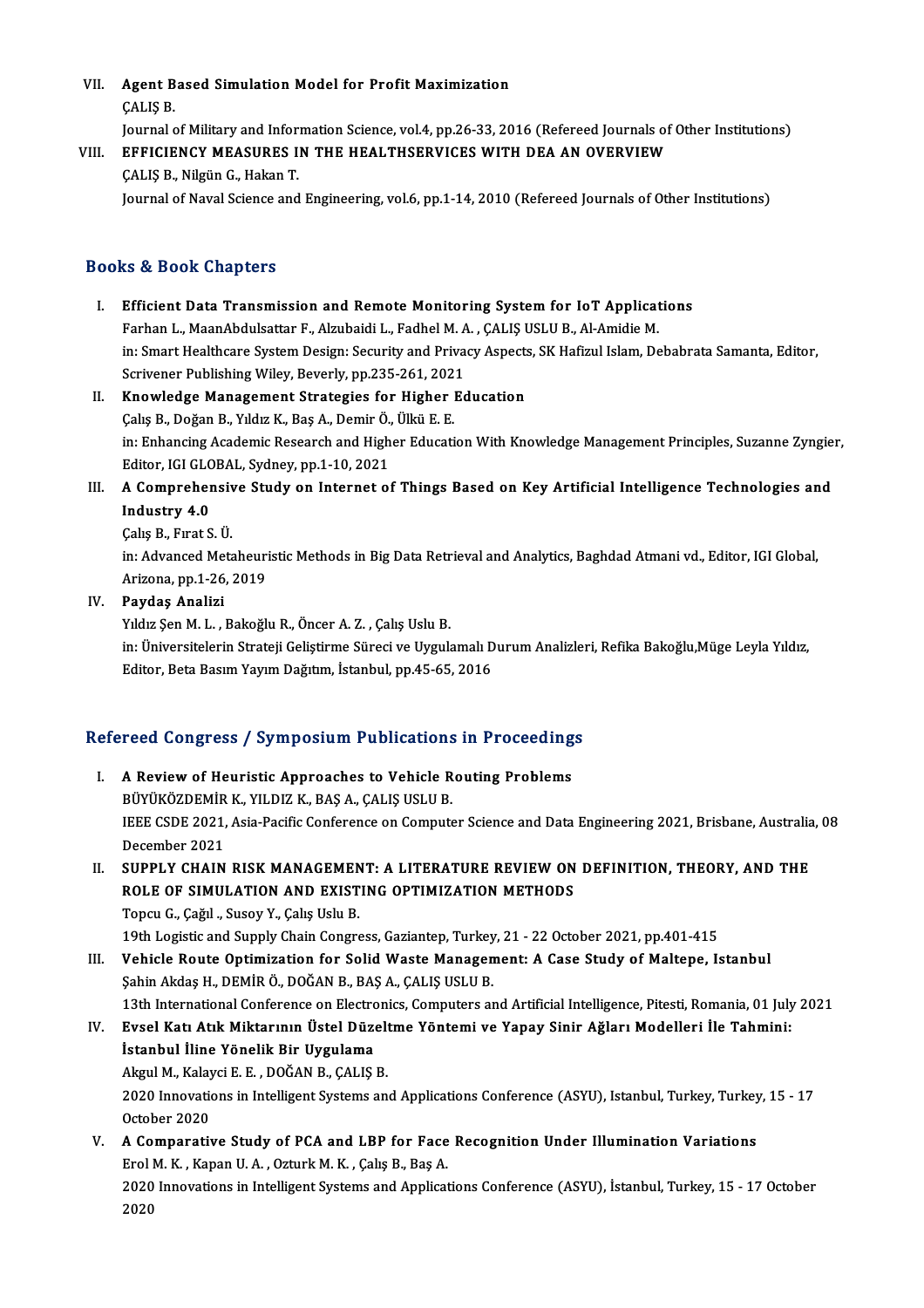| VI.   | An Integrated Model for Sustainable ProcurementManagement                                                        |
|-------|------------------------------------------------------------------------------------------------------------------|
|       | ÇALIŞ B.                                                                                                         |
|       | International Symposium on Engineering Natural Sciences and Architecture, Kocaeli, Turkey, 2 - 04 May 2019,      |
|       | pp 326-332                                                                                                       |
| VII.  | Effects of Decision Levels for Management of the Operating Theatre Scheduling Problem                            |
|       | ÇALIŞ B., Perera T.                                                                                              |
|       | Engineering and Technology Management Summit 2018, İstanbul, Turkey, 4 - 05 October 2018, pp.71-82               |
| VIII. | Goal Directed Supplier Selection Model: An AgentBased Architecture                                               |
|       | ÖZTEMEL E, ÇALIŞ B                                                                                               |
|       | 7th International Conference on Recent Trends in Science, Engineering and Technology (RTSET-2017), Londrina,     |
|       | United Kingdom, 26 - 27 June 2017, pp.23-36                                                                      |
| IX.   | PROFIT BASED SCHEDULING USING AGENT BASED ARCHITECTURE A Single Machine Problem                                  |
|       | ÇALIŞ B.                                                                                                         |
|       | International Conference on Value Chain Sustainability, İstanbul, Turkey, 12 - 13 March 2015                     |
| Χ.    | A Research Survey: Application Of AI Strategies For Optimal Production Scheduling" 27 September -                |
|       | Antalya                                                                                                          |
|       | ÇALIŞ B., BULKAN S.                                                                                              |
|       | 8th International Symposium on Intelligent and Manufacturing Systems, Antalya, Turkey, 27 December 2012          |
| XI.   | <b>Future Engineering Education</b>                                                                              |
|       | Çalış B., Er Kara M.                                                                                             |
|       | The International Higher Education Congress: New Trends and Issues (UYK-2011), İstanbul, Turkey, 27 May 2011,    |
|       | pp 1915-1922                                                                                                     |
| XII.  | Applicability of Process Control Techniques in PET Strapping Production Process                                  |
|       | ÇALIŞ B., ŞENVAR Ö., Çiğdem B. T., FIRAT S. Ü.                                                                   |
|       | Yöneylem Araştırması ve Endüstri Mühendisliği 30. Ulusal Kongresi, İstanbul, Turkey, 30 June - 02 July 2010      |
| XIII. | Application of Process Control Techniques in PET Strapping Production Process                                    |
|       | ÇALIŞ B., Turğut B. T., ŞENVAR Ö., FIRAT S. Ü.                                                                   |
|       | Yöneylem Araştırması ve Endüstri Mühendisliği 30. Ulusal Kongresi'ni (YAEM 2010), İstanbul, Turkey, 30 June - 02 |
|       | July 2010, pp. 353                                                                                               |
| XIV.  | Role of Information Systems in Multi Agent Architecture                                                          |
|       | ÖZTEMEL E, CALIS B.                                                                                              |
|       | 6th International Symposium on Intelligent and Manufacturing Systems, Sakarya, Turkey, 14 - 17 October 2008      |
| XV.   | Gelecekte İmalat Sistemleri ve Manufuture                                                                        |
|       | ÖZTEMEL E., ÇALIŞ B.                                                                                             |
|       | Yöneylem Araştırması ve Endüstri Mühendisliği 27. Ulusal Kongresi, İzmir, Turkey, 2 - 04 July 2007               |
|       |                                                                                                                  |

### Supported Projects

Supported Projects<br>Çalış Uslu B., Dursun E., United Nations Development Program - UNDP Supported Project, SMART FACILITIES FOR<br>HEALTH SYSTEMS SOLUTIONS 2022 - 2022 Eupported 1195888<br>Calis Uslu B., Dursun E., United Nations Devel<br>HEALTH SYSTEMS SOLUTIONS, 2022 - 2022<br>Calis Helu B., Preject Sunnerted by Other Priv Çalış Uslu B., Dursun E., United Nations Development Program - UNDP Supported Project, SMART FACILITIES F<br>HEALTH SYSTEMS SOLUTIONS, 2022 - 2022<br>Çalış Uslu B., Project Supported by Other Private Institutions, IoMT Tabanlı M

HEALTH SYSTEMS SOLUTIO<br>Çalış Uslu B., Project Suppo<br>Geliştirilmesi, 2022 - 2022<br>Calış Halu B., Damir Ö., Dağ Çalış Uslu B., Project Supported by Other Private Institutions, IoMT Tabanlı Mekanik Üretim Çizelgeleme Modeli<br>Geliştirilmesi, 2022 - 2022<br>Çalış Uslu B., Demir Ö., Doğan B., Yıldız K., Baş A., Ülkü E. E. , Newton Programme

Geliştirilmesi, 2022 - 2022<br>Çalış Uslu B., Demir Ö., Doğan B., Yıldız K., Baş A., Ülkü E. E. , Newton Programme Project, Location optimisation of<br>underground and aboveground containers and development of a dynamic, intelli Çalış Uslu B., Demir Ö., Doğan B., Yıldız K., Baş A., Ülkü E. E., Newton Programme Project, Location optimisation of

### **Citations**

Total Citations (WOS):96